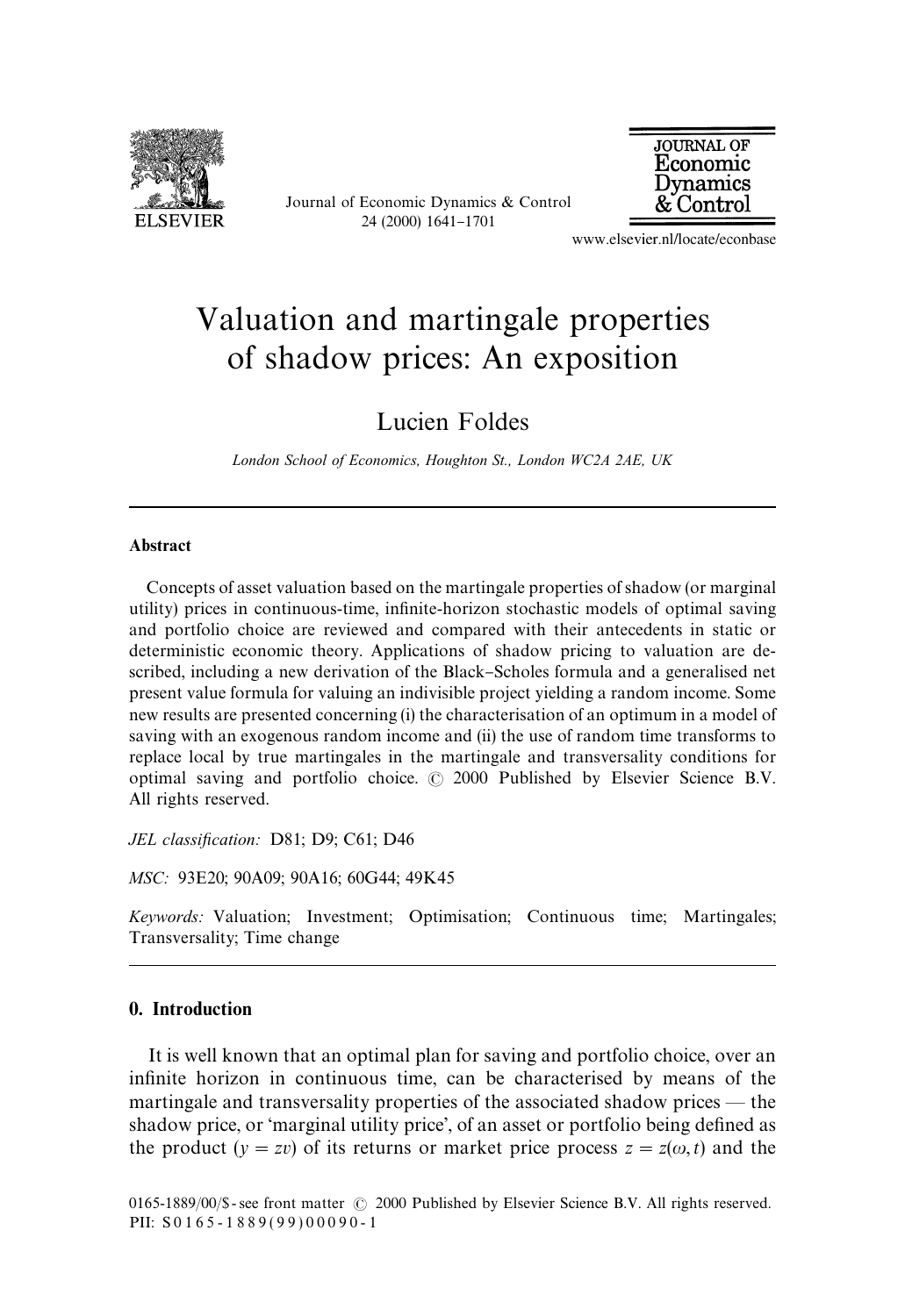marginal utility process  $v = v(\omega, t)$  calculated along an optimal plan. The present essay expounds and extends these properties, with special reference to their place in the economic theory of value and their applications to security and project valuation.

Regarding the theory of value, the essential points to be made at the outset are that the martingale properties of shadow prices may be regarded as generalisations to a dynamic stochastic setting of the principle of equi-marginal utility, while the transversality conditions correspond to the principles that an (unsatiated) consumer should spend the entire budget and that redundant resources attract zero prices. This foundation in fundamental concepts of economic theory lends a treatment of valuation based on marginal utility prices a remarkable degree of universality and transparency, and often affords insights which lead to simple and intuitively acceptable formulas.

The literature on valuation is fragmented, often proposing different theories and techniques for different types of assets and different situations. Thus there are theories for the valuation of 'underlying' securities, for derivatives and for indivisible projects, theories for complete and for incomplete markets, for continuous and for discrete time, for finite and for infinite horizons, and so forth. In general texts, the various models tend to be presented seriatim, perhaps in ascending order of mathematical difficulty or generality, with a profusion of mathematical methods and assumptions, often chosen for technical convenience in a particular discussion. Inevitably, the models are largely inspired by ideas from economic theory, but contact with these ideas (particularly in their older and simpler forms) is easily lost in the mass of technicalities. A substantial part of the recent literature restricts attention to the valuation of derivative securities in the setting of a complete market, taking as given the price processes of the 'underlying' securities. Interest centres on special mathematical methods which are convenient for this class of problems and contact with the general theory of value is minimal from the outset  $-$  the only major principles borrowed from it being (loosely speaking) that more money is better than less, and one or more forms of the 'law of one price'.<sup>1</sup>

The methodological stance of the present essay, briefly stated, is that the natural way to develop the subject of financial asset valuation is to start with the general concepts and principles of the economic theory of value, to classify particular problems and techniques according to criteria suggested by this

 $<sup>1</sup>$  Some practitioners even affect to despise more general theories of economics based on concepts</sup> of utility etc, and regard financial valuation as a 'stand-alone' branch of applied mathematics which finds its practical expression in so-called 'financial engineering'. Enthusiasm for methods of hedging and valuation of derivatives in complete markets, and for associated methods of computation, seems often to obscure the fact that these techniques do not provide a general theory of valuation and that they are liable to give at best only imprecise results when applied beyond their proper domain.